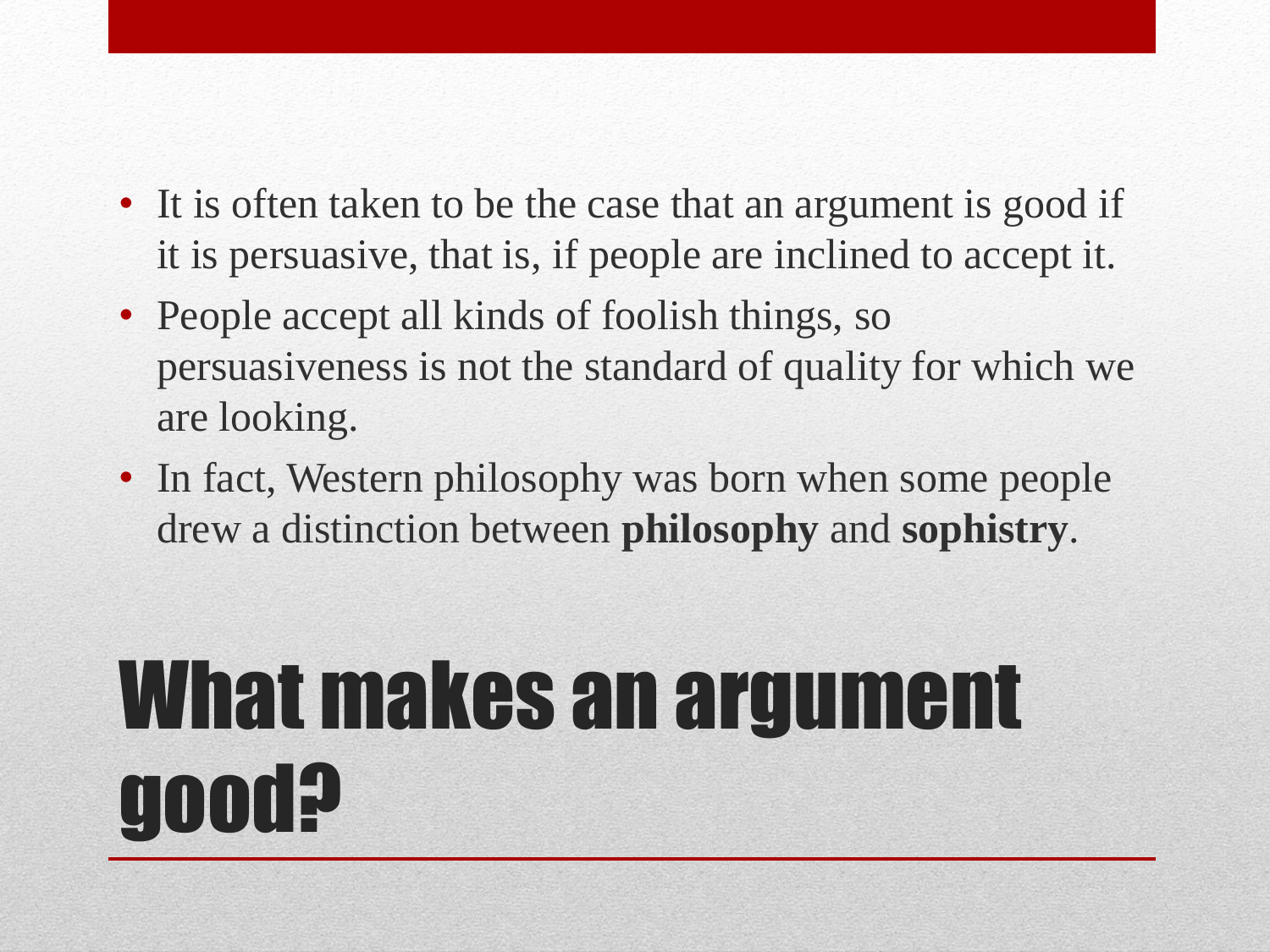#### • Validity

- Means that IF the premises are true, then the conclusion has to be
- In other words, an argument is valid if it is truth-preserving, meaning that it never takes us from truths to a falsehood.
- Soundness
	- Means the argument is valid AND
	- Means that the premises ARE true

## What makes a good argument: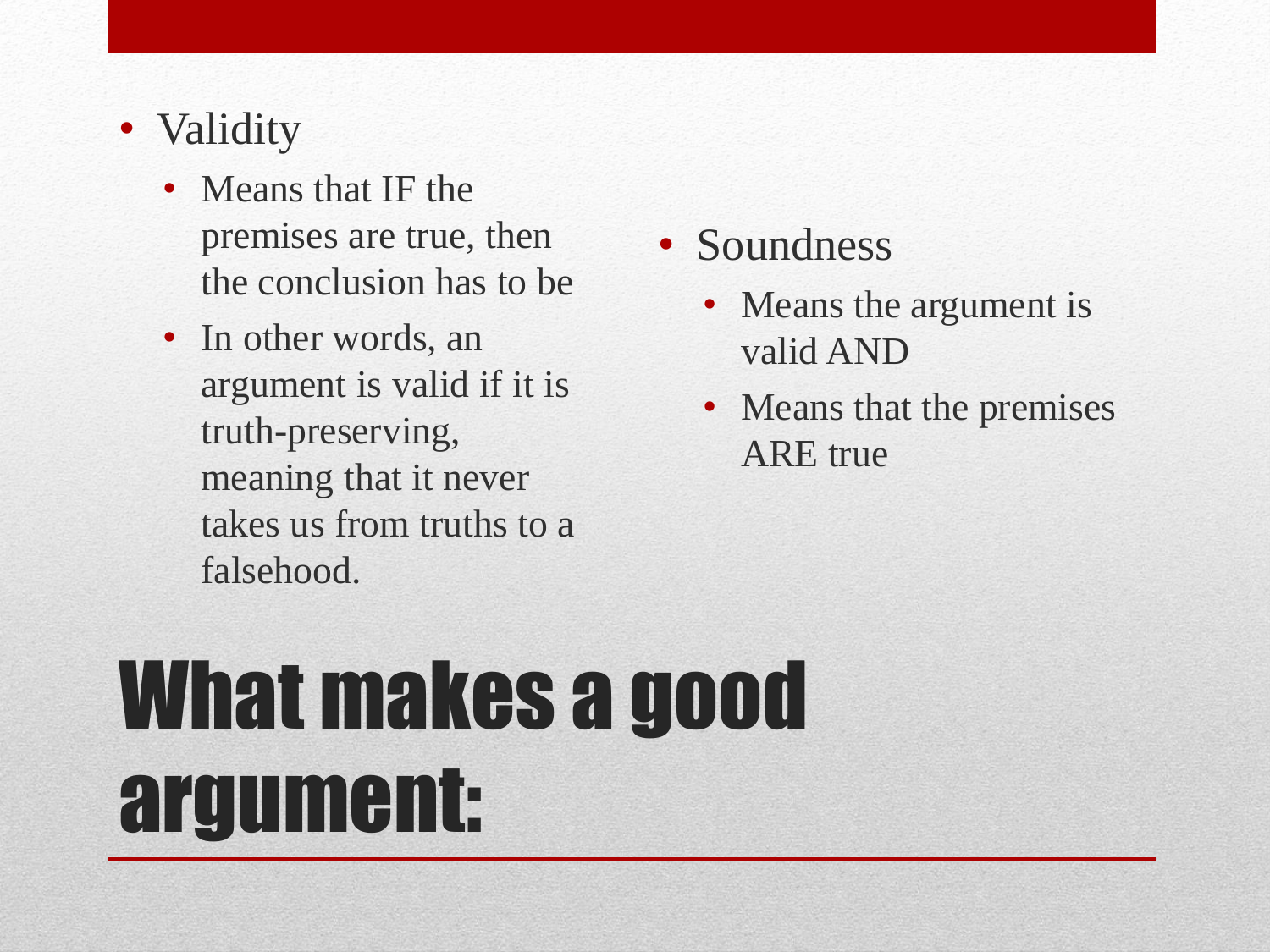- Bill and Hillary Clinton have the same last name
- People with the same last name are siblings
- :. Bill and Hillary Clinton are siblings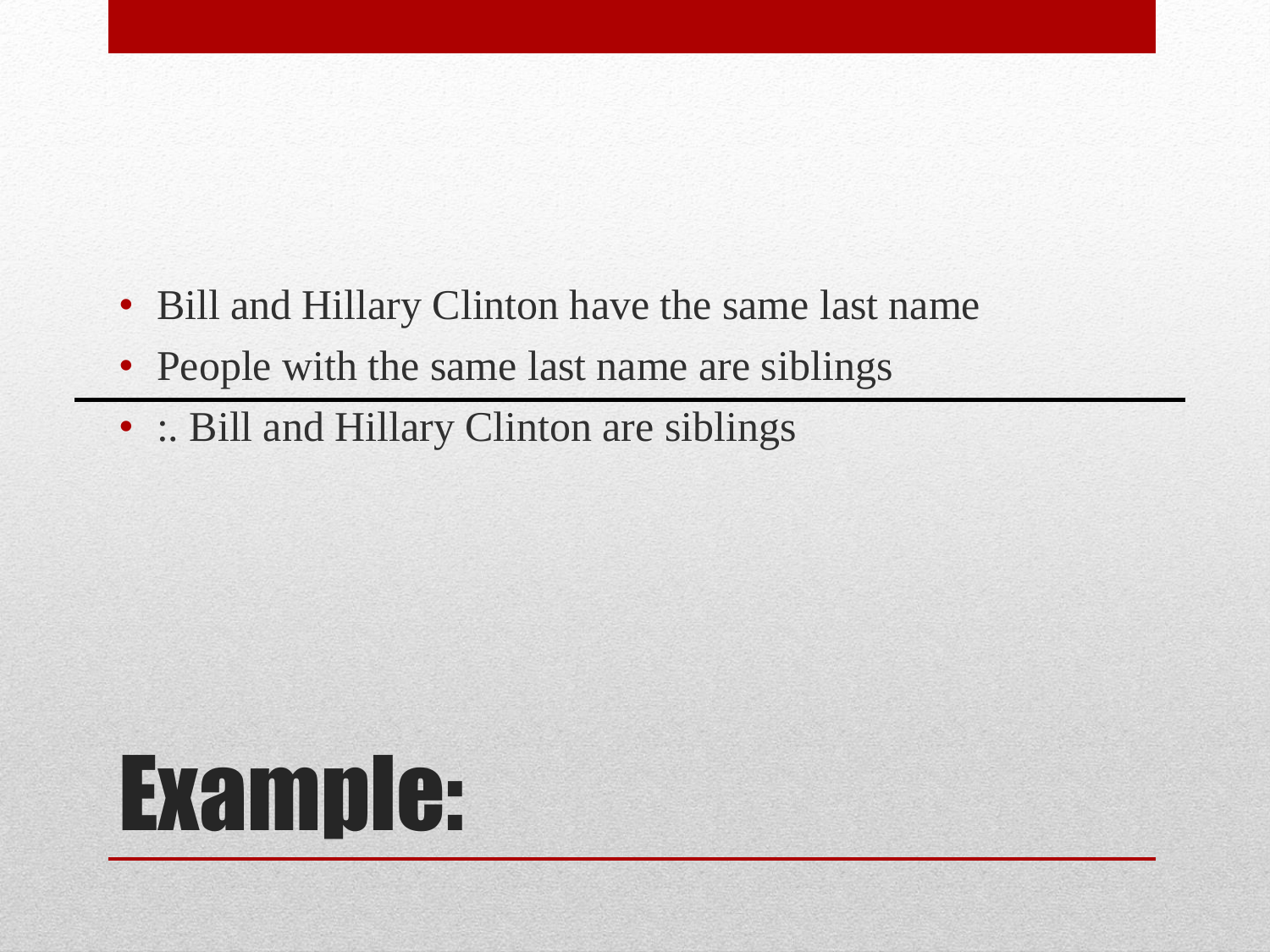- Bill and Hillary Clinton have the same last name
- People with the same last name are siblings
- : Bill and Hillary Clinton are siblings

(VALID) If both premises were true, then the conclusion would have to be true as well.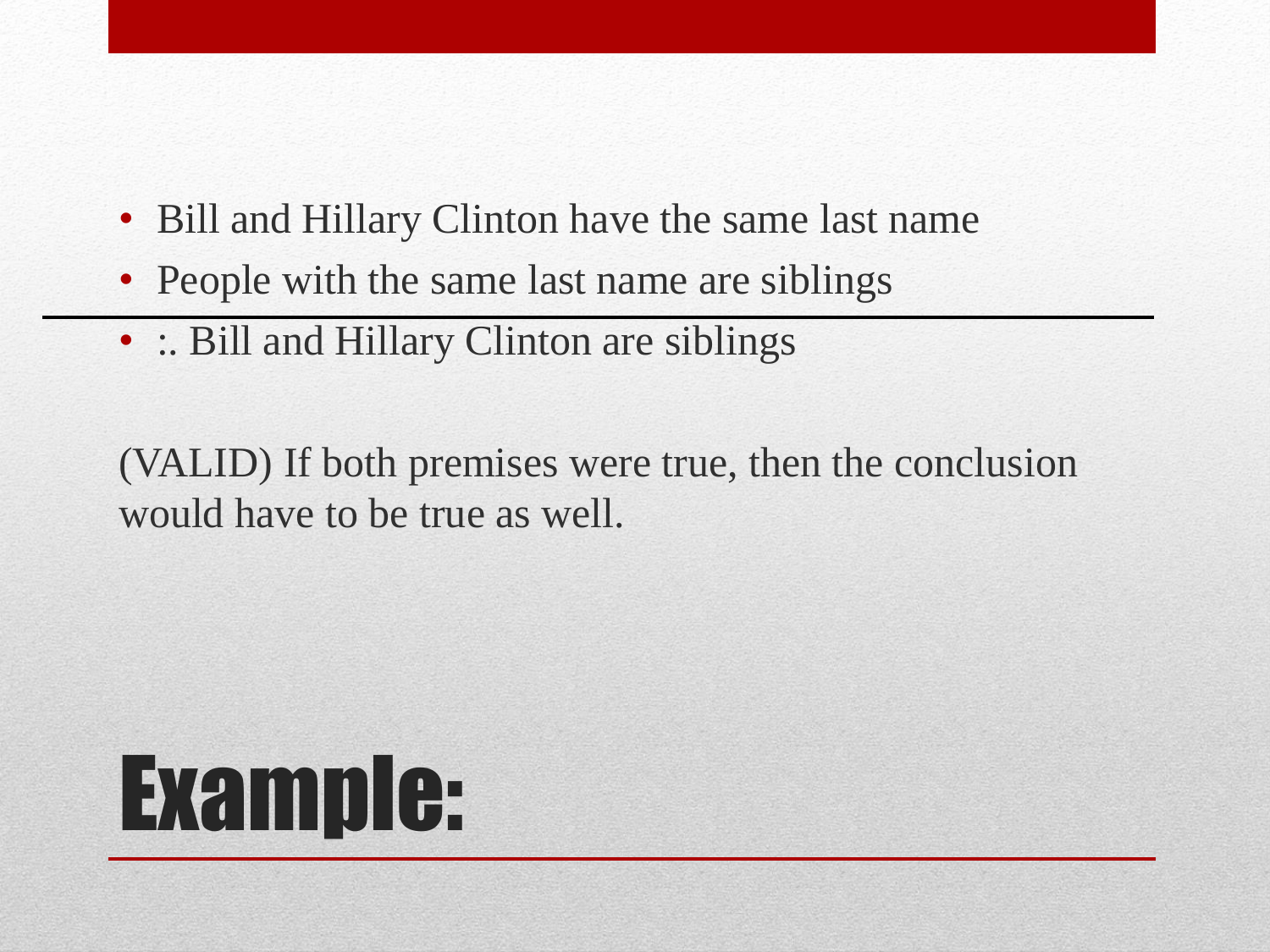- Bill and Hillary Clinton have the same last name
- People with the same last name are siblings
- : Bill and Hillary Clinton are siblings

(UNSOUND) The second premise is false.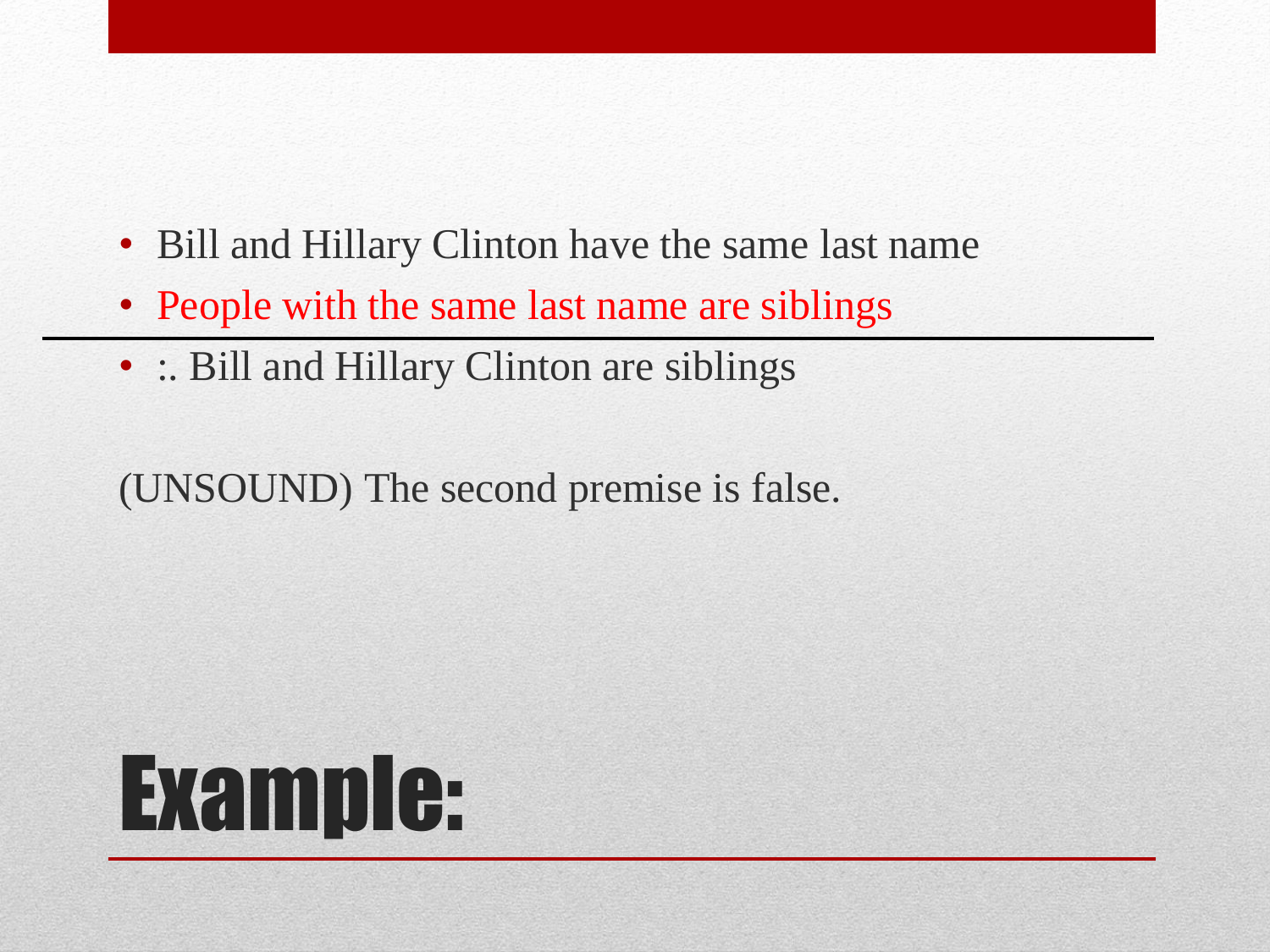- Whoever wrote the Bible is a great author
- Charles Dickens wrote the Bible
- : Charles Dickens is a great author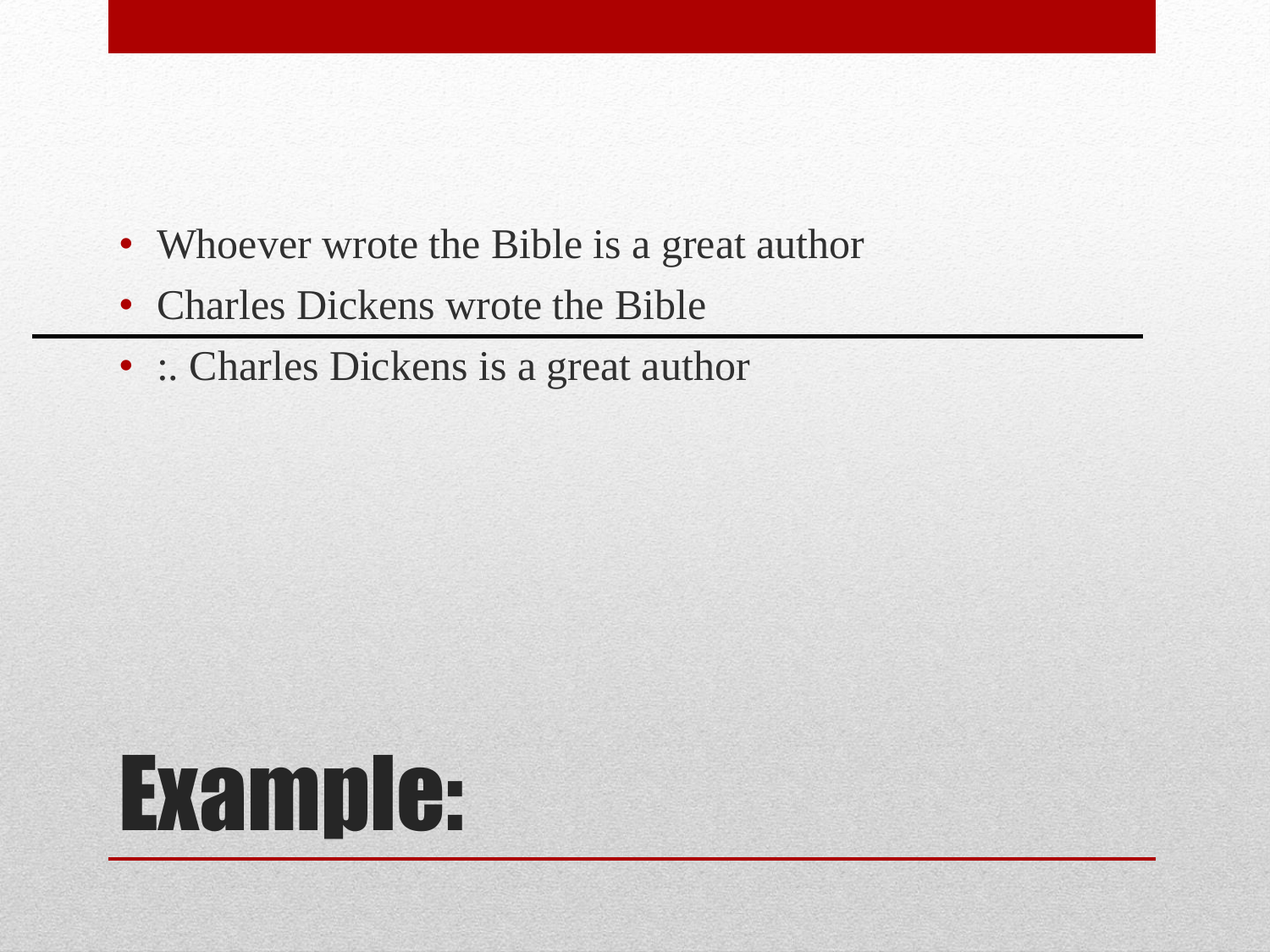- Whoever wrote the Bible is a great author
- Charles Dickens wrote the Bible
- : Charles Dickens is a great author

(VALID) If the premises were true, then the conclusion would have to be.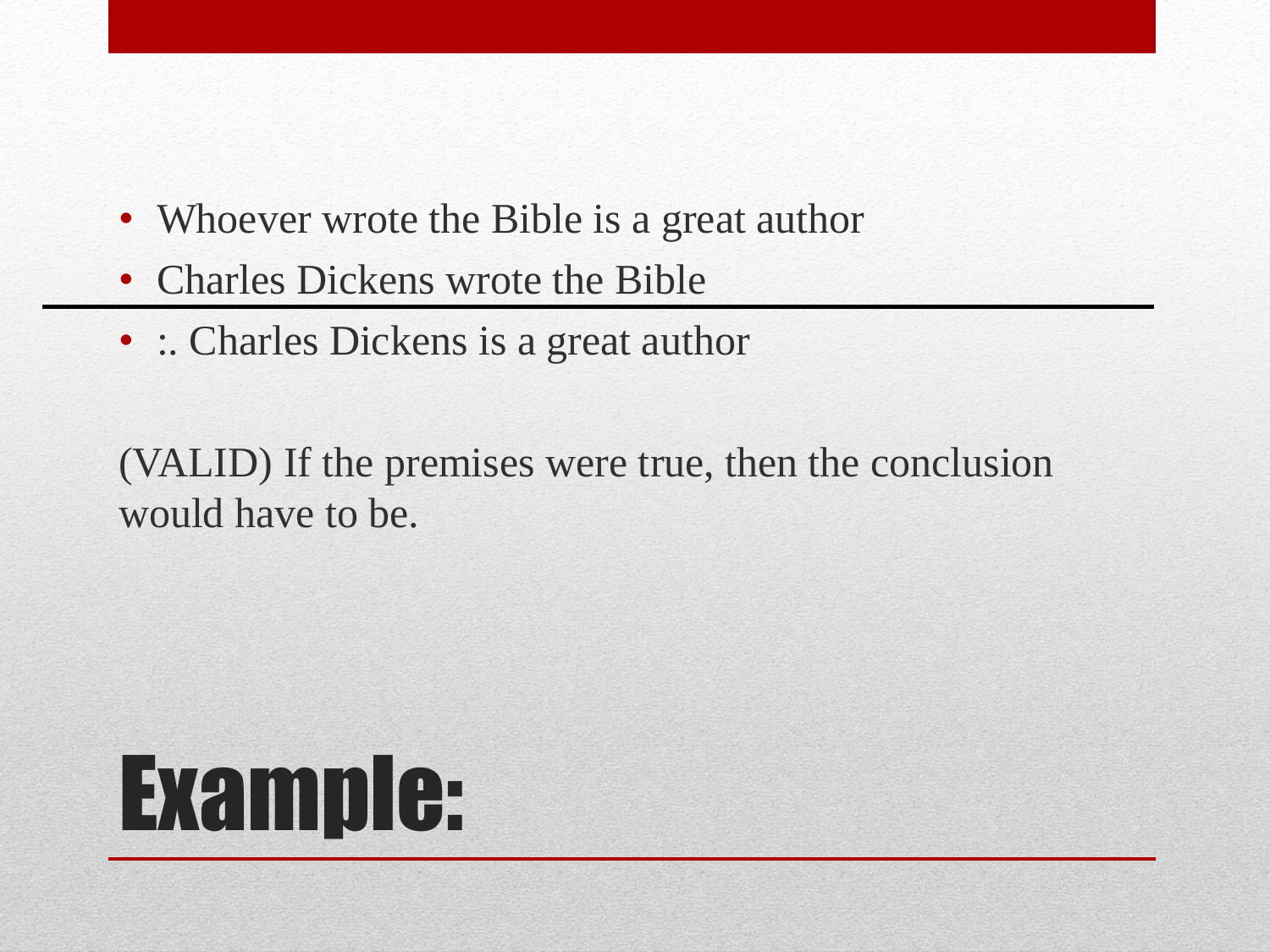- Whoever wrote the Bible is a great author
- Charles Dickens wrote the Bible
- : Charles Dickens is a great author

(UNSOUND) At least premise 2 is false.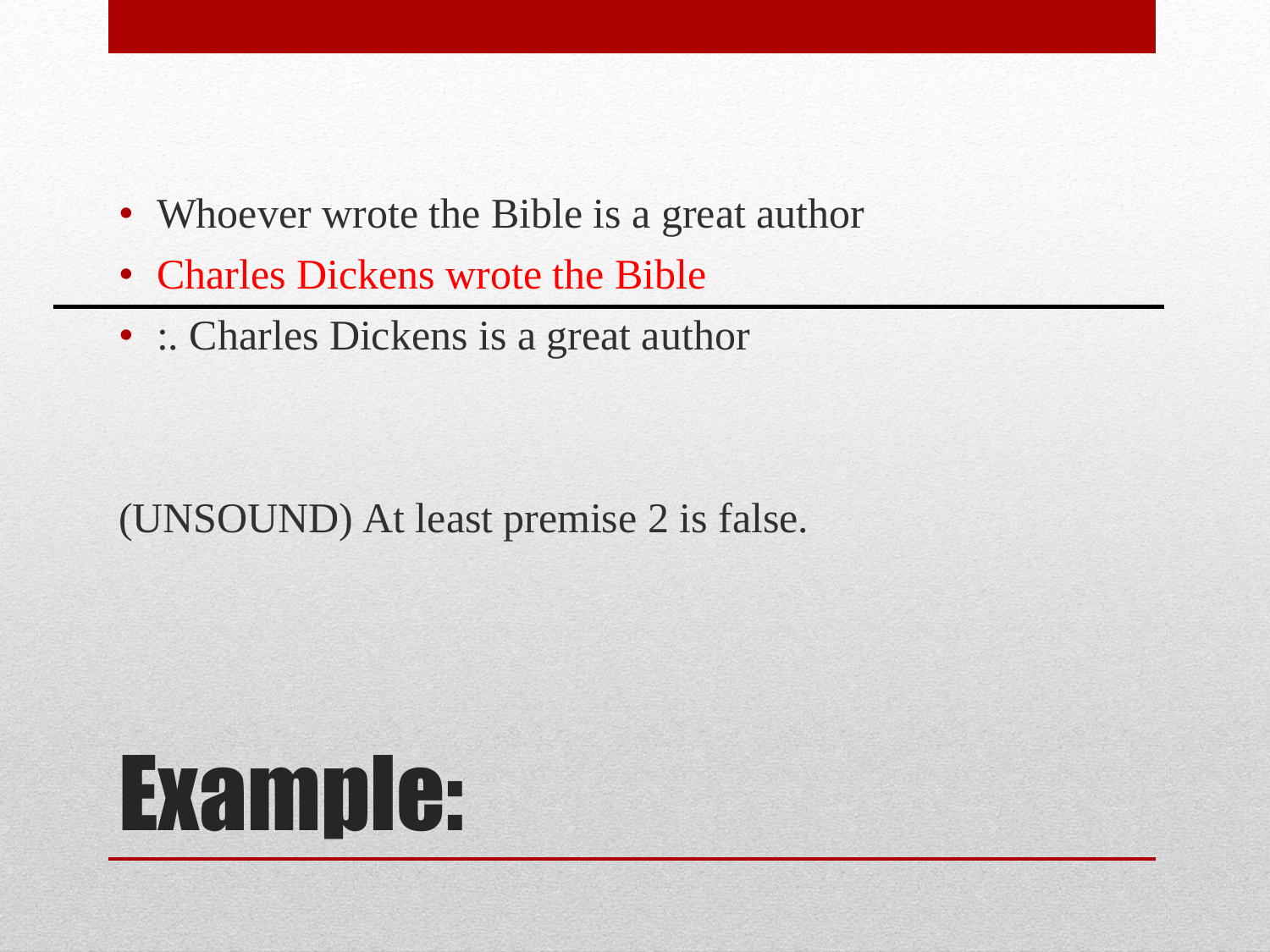Consider:

- Biff is a teenager
- Biff is not a teenager
- Bob is a superhero

Since this argument's premises are never true at the same time, this argument never leads one from true premises to a false conclusion (because the premises are never all true). That means the argument is technically valid. (Arguments that are valid in this way are sometimes called "trivially valid".)

## Tricky cases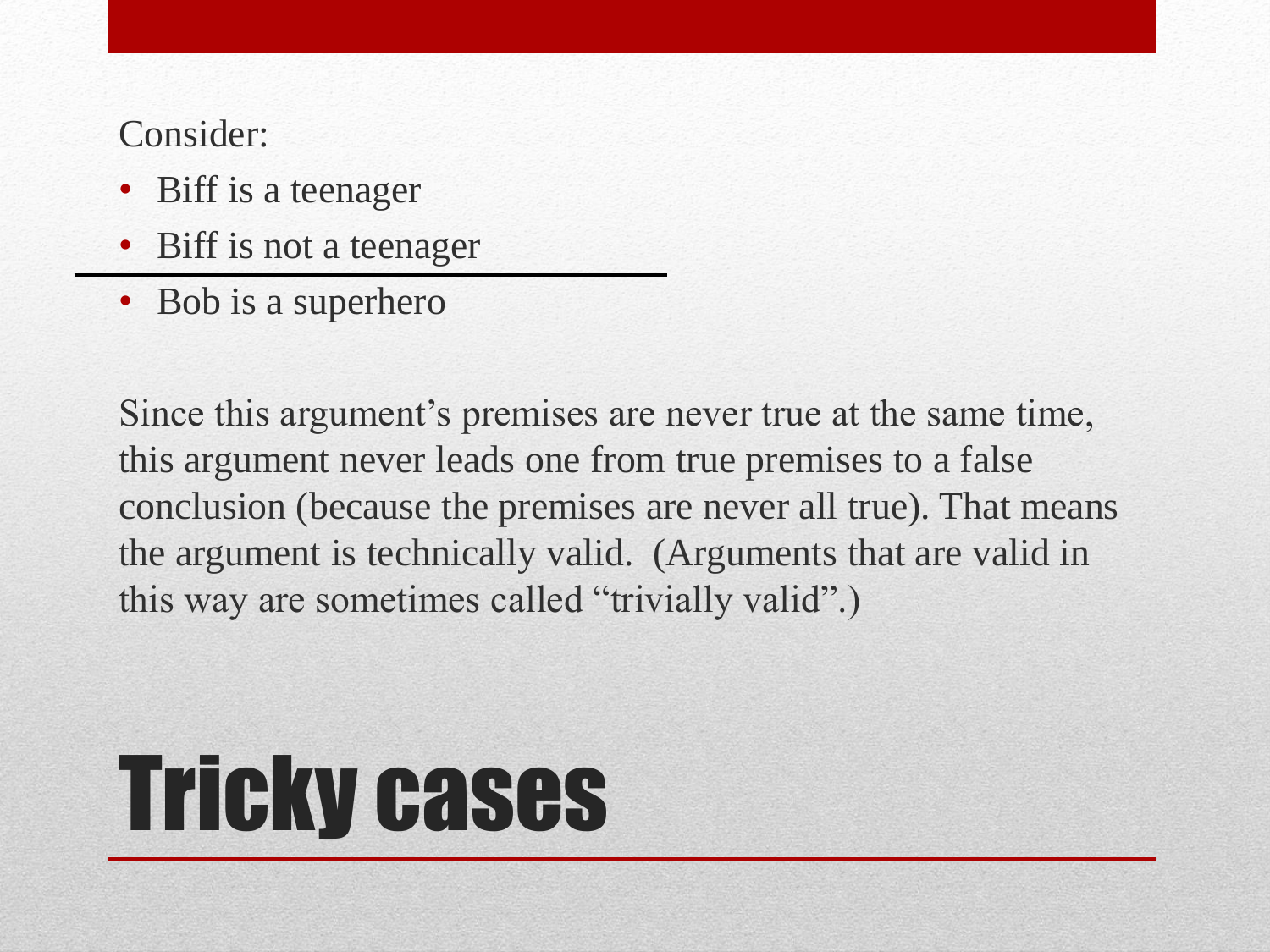#### Consider:

- My coffee cup is ceramic.
- My coffee cup is ceramic.

This argument is valid (and, as it turns out, sound). But is it any good?

# Beyond Validity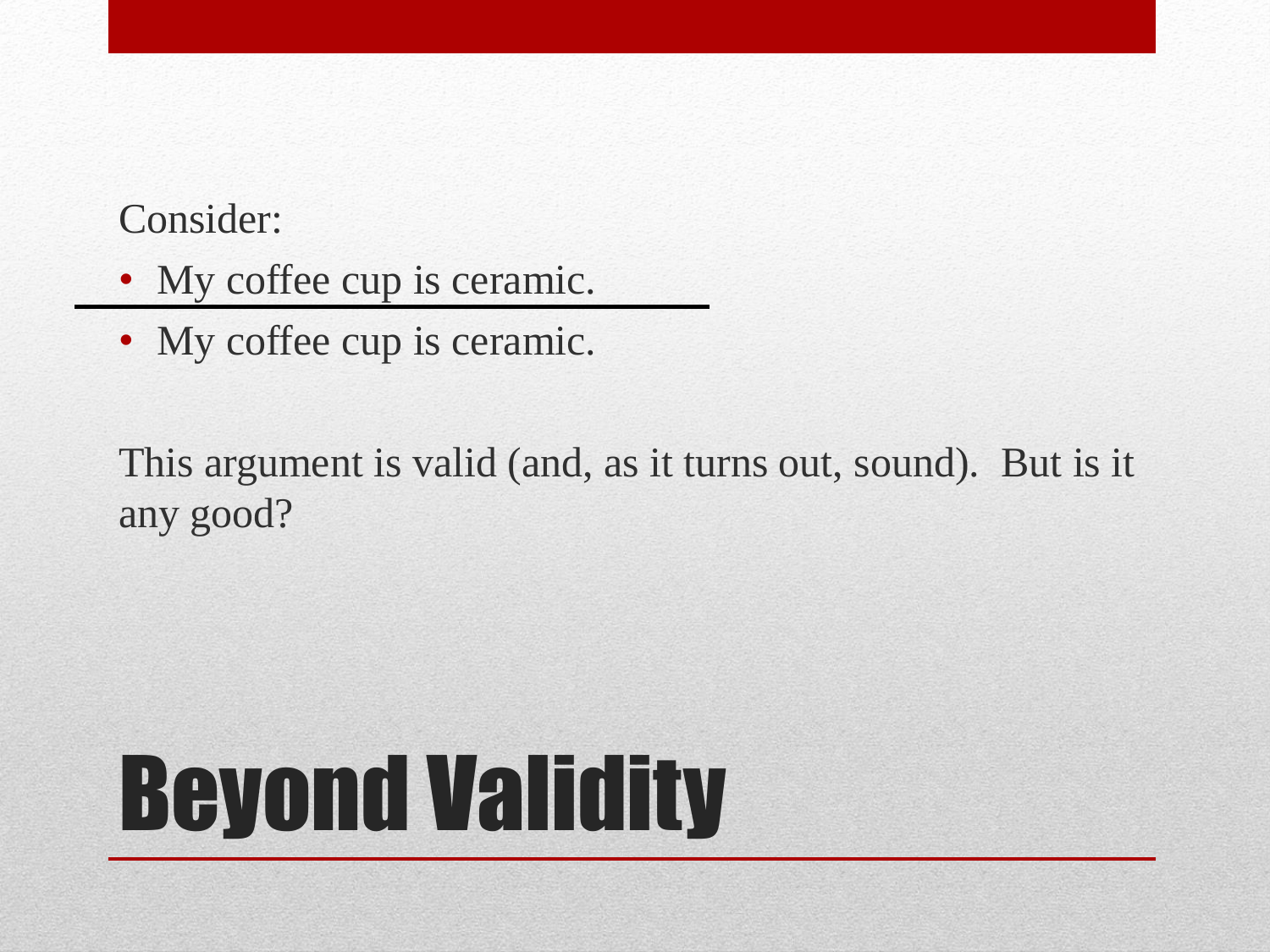- No, the previous argument is not useful to us.
- Validity is a minimum standard. A good argument must *at least* be valid, but it must be something further in order to be useful or informative.
- The reason that we start with validity is because validity is a more concrete determination than 'useful' or 'informative'.
- Also, if an argument is not valid, it would be a waste of time to ask whether it were useful or informative.

# Beyond Validity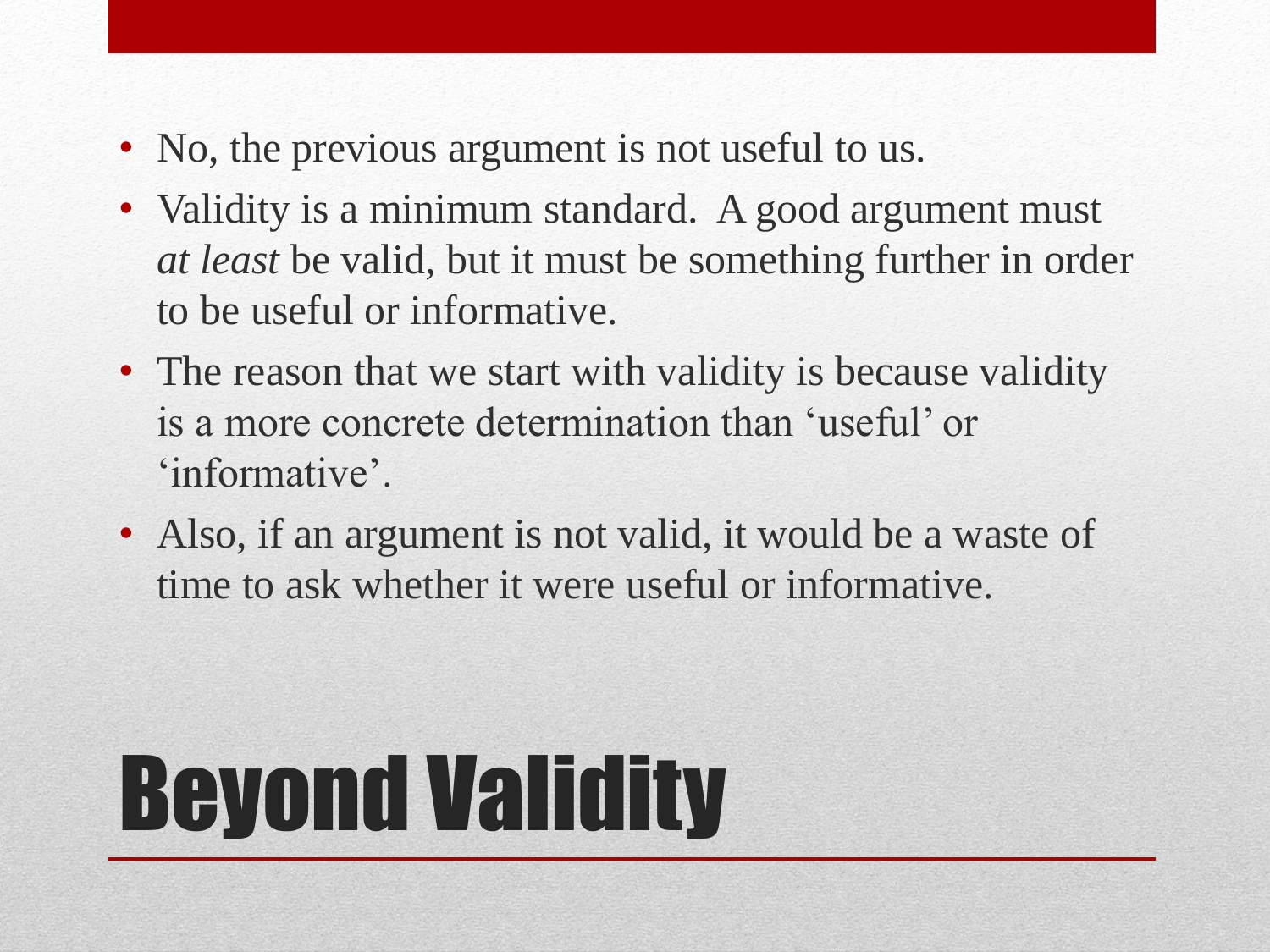•Sometimes an argument can appear to have only one premise. This is what happens when the person supplying the argument assumes some fact that is (usually) too obvious to be stated directly.

•There is usually nothing wrong with this, but in this course we will make a habit of filling in unstated premises.

## Unstated premises: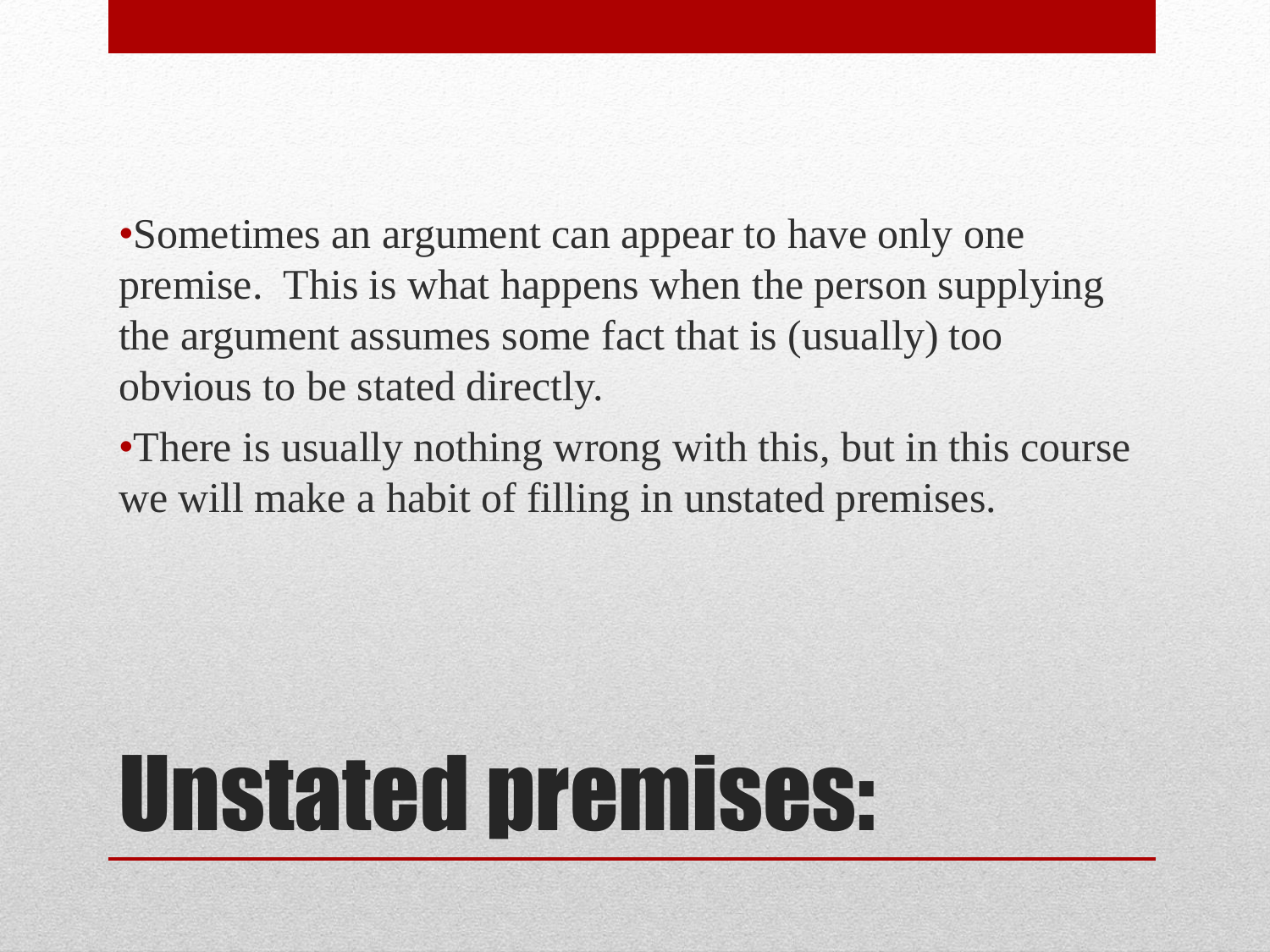•Factual: facts that are left unstated because they are assumed to be common knowledge.

•Linguistic: these are facts about how certain words and concepts relate to one another that are left unstated because it is assumed that any competent user of the language is aware of them.

•Evaluative: these are phrases that imply a value judgment without directly stating that value judgment.

### Kinds of Suppressed Premises: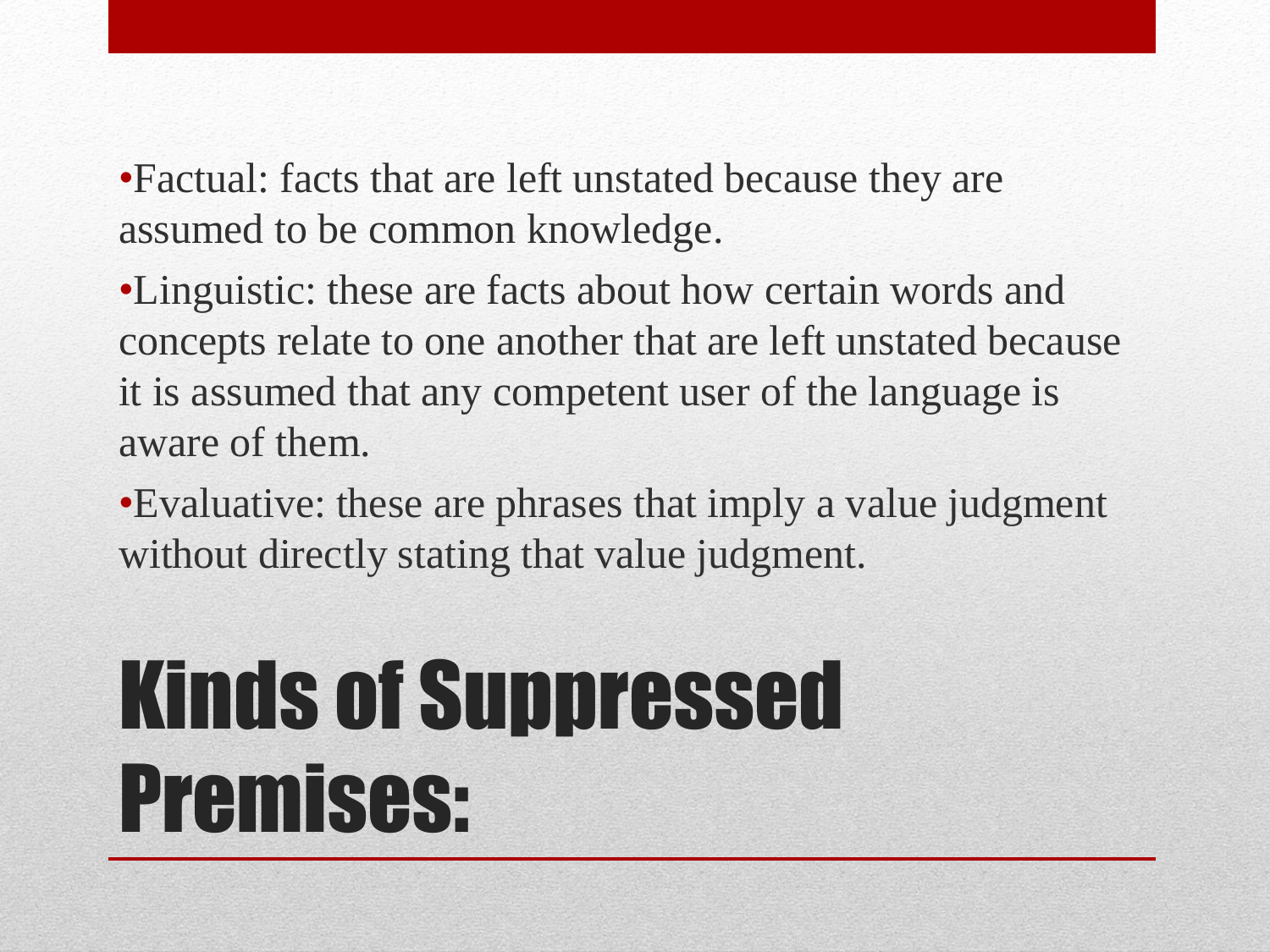1. The news media are not in the business of endorsing or validating lifestyles.

C. The media should not endorse lifestyles.

This argument is missing the claim that people should not do what they are not in the business of doing. [unstated evaluative premise]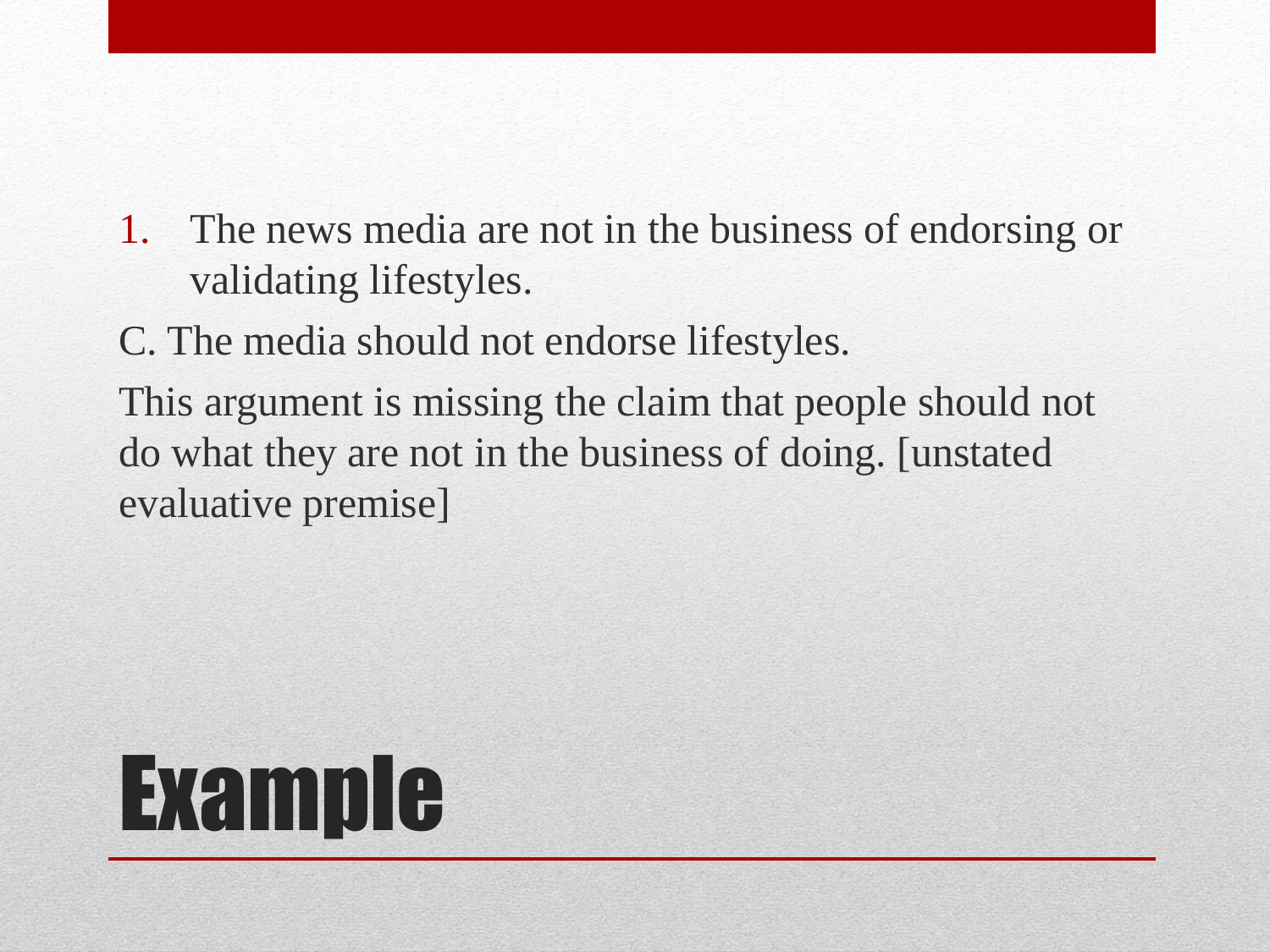- 1. News media abandons its objectivity when it endorses lifestyles.
- C. News media should not endorse lifestyles.
- This argument is missing the claim that the news media should not abandon its objectivity.

# Example (continued)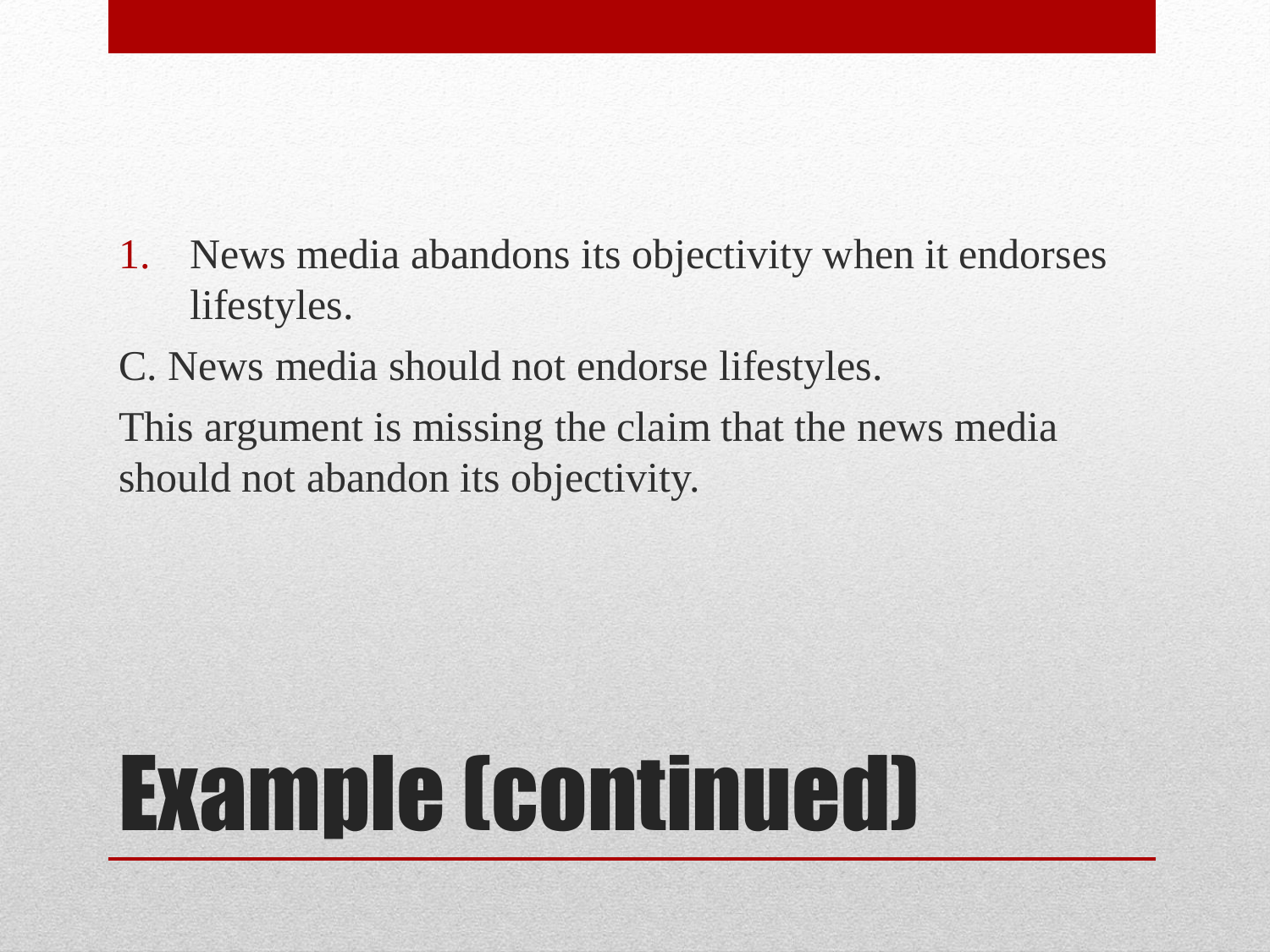- 1. Endorsing lifestyles means the news media destroys what respect people have for it.
- C. The news media should not endorse lifestyles.

Can you spot the unstated premise?

## Example (continued)